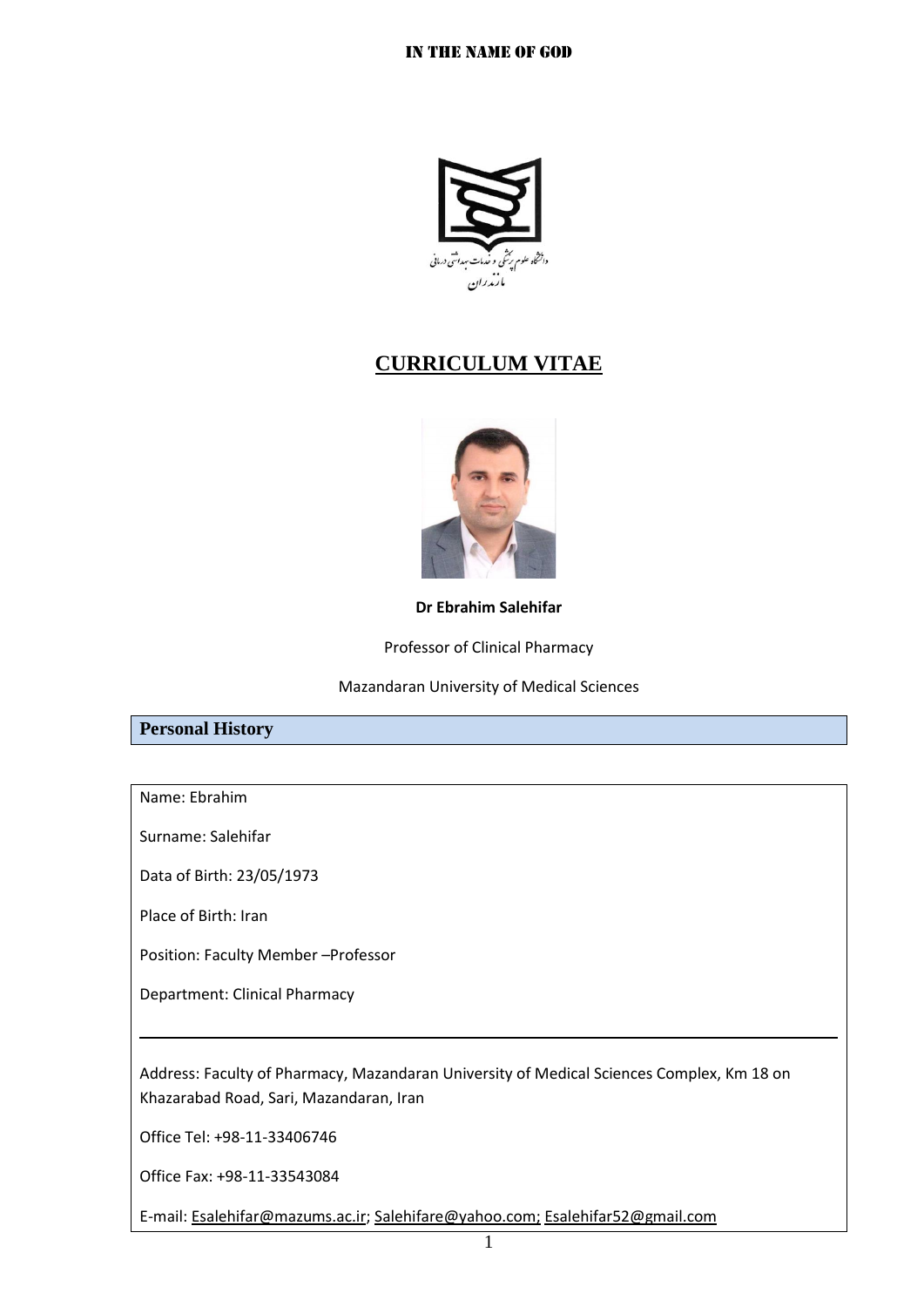# **University Education**

| <b>Degree</b>          | <b>Field of Study</b>                   | <b>School/Faculty</b>                                        | <b>University</b>                               | Year      |
|------------------------|-----------------------------------------|--------------------------------------------------------------|-------------------------------------------------|-----------|
| PharmD                 | Pharmacy                                | <b>Faculty of Pharmacy</b>                                   | Tehran University of<br><b>Medical Sciences</b> | 1991-1997 |
| Specialty              | <b>Clinical Pharmacy</b>                | <b>Faculty of Pharmacy</b>                                   | Faculty of Pharmacy                             | 1997-2003 |
| 6 Month<br>Scholarship | <b>Critical Care</b><br>Pharmacotherapy | University of British<br>Columbia (UBC)-<br>Vancouver-Canada | UBC - St Paul's<br>Hospital-                    | 2003      |

# **Teaching Specialty**

- Pharmacotherapy

- Clinical Pharmacy

- Hospital Pharmacy

### **Honors and Awards**

| Award                                         | Place                            | Year |
|-----------------------------------------------|----------------------------------|------|
|                                               |                                  |      |
| Selected Medical Researcher of Mazandaran     | Mazandaran University of Medical | 2009 |
| Province                                      | Sciences, Sari, Iran             |      |
|                                               |                                  |      |
| Selected Medical Researcher of Faculty of     | Mazandaran University of Medical | 2011 |
| Pharmacy, Mazandaran University of Medical    | Sciences, Sari, Iran             |      |
| <b>Sciences</b>                               |                                  |      |
|                                               |                                  |      |
| Award of "National Congress of Rational       | Mazandaran University of Medical | 2011 |
| Prescription of Antibiotics" (the best        | Sciences, Sari, Iran             |      |
| Educational Presentation)                     |                                  |      |
|                                               |                                  |      |
| Award of "Ministry of Health" in the ceremony | Ministry of Health and Medical   | 2012 |
| of "World Health Day"                         | Education-Tehran-Iran            |      |
|                                               |                                  |      |
| Selected as the prominent clinical pharmacist | Iranian Medical Council          | 2019 |
| in the country by "Iranian Medical Council"   |                                  |      |
|                                               | Tehran-Iran                      |      |
|                                               |                                  |      |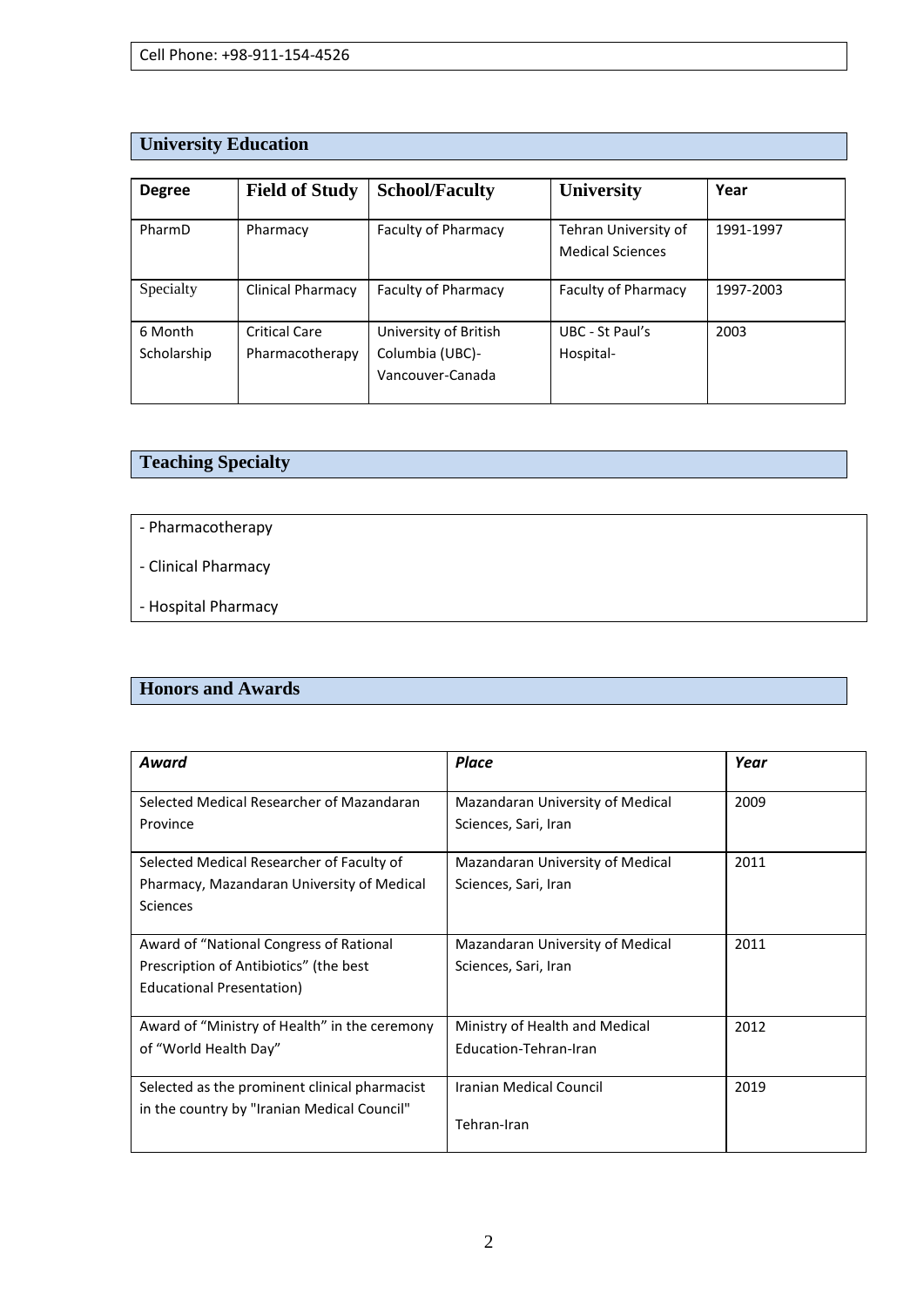#### **Publications**

118- Azizi H, Rouhani N, Shaki F, Karimpour-Razkenari E, Ghazaeian M, **Salehifar E,** Saeedi M, Fallah S. [Pentoxifylline effects on hospitalized patients with COVID19: A randomized, double-blind](https://www.sciencedirect.com/science/article/pii/S1567576921008638)  [clinical trial;](https://www.sciencedirect.com/science/article/pii/S1567576921008638) Publication date: 2021/10/6

117- Rouhani N, Karimpour-razkenari E, Alizadeh Forutan M, Ghazaeian M, **Salehifar E,** Rezai MS, Fallah S. Efficacy [and Safety of Interferon Beta-1b in the Management of Patients with COVID-19:](https://jpc.tums.ac.ir/index.php/jpc/article/view/423)  [A Prospective, Open-Label, Non-Randomized Trial](https://jpc.tums.ac.ir/index.php/jpc/article/view/423) 2021; 9(3): 129-136

116- Ghanbarzamani A, **Salehifar E,** Jafarirad A, Hesamirostami MH, Bagherzadehsaba A, Saeedi M, Ghazaeian M, Khorasani Gh, Moosazadeh M. [Efficacy and Safety of 0.25% Timolol Gel in](http://ijpr.sbmu.ac.ir/article_1101495.html)  [Healing Split-Thickness Skin Graft Site.](http://ijpr.sbmu.ac.ir/article_1101495.html) Iranian Journal of Pharmaceutical Research 2021; 20 (3): 178-186

115- Sahebnasagh A, Saghafi F, Azimi S, **Salehifar E,** Hosseinimehr SJ. [Pharmacological](https://europepmc.org/article/med/34429052)  [Interventions for the Prevention and Treatment of Kidney Injury Induced by Radiotherapy: Molecular](https://europepmc.org/article/med/34429052)  [Mechanisms and Clinical Perspectives.](https://europepmc.org/article/med/34429052) Current molecular pharmacology; Publication date 2021/8/24

114- Kasiri H, Rouhani N, **Salehifar E,** Ghazaeian M, Fallah S. [Mometasone furoate nasal spray in](https://www.sciencedirect.com/science/article/pii/S1567576921005075)  [the treatment of patients with COVID-19 olfactory dysfunction: A randomized, double blind clinical](https://www.sciencedirect.com/science/article/pii/S1567576921005075)  [trial.](https://www.sciencedirect.com/science/article/pii/S1567576921005075) International Immunopharmacology; Publication Date: 2021/6/12

113- Eslami G, Karimpour-razkenari E, Sharifi Y, Soleimani A, **Salehifar E.** [Clinical points of](https://scholar.google.com/citations?view_op=view_citation&hl=en&user=3tXwLXYAAAAJ&sortby=pubdate&citation_for_view=3tXwLXYAAAAJ:XoXfffV-tXoC)  [intravenous pantoprazole consumption in Cardiac ICU.](https://scholar.google.com/citations?view_op=view_citation&hl=en&user=3tXwLXYAAAAJ&sortby=pubdate&citation_for_view=3tXwLXYAAAAJ:XoXfffV-tXoC) Pharmaceutical and Biomedical Research. 2021; 7 (3)

112- Karami H, Khalilzadeh Arjmandi H, **Salehifar E,** Darvishi Khezri H, Dabirian M, Kosaryan M, Aliasgharian A, Akbarzadeh R, Naeimayi Aali R, Nasirzadeh A. [A Double‐Blind, Controlled,](https://onlinelibrary.wiley.com/doi/abs/10.1111/ijcp.14337)  Crossover Trial of Amlodipine on Iron Overload Status in Transfusion Dependent β-Thalassemia [Patients.](https://onlinelibrary.wiley.com/doi/abs/10.1111/ijcp.14337) International Journal of Clinical Practice; Publication date 2021/5/10

111- Ala S, Tonkaboni S, Bazi A, **Salehifar E.** [Medication Reconciliation and Drug–Drug](https://scholar.google.com/citations?view_op=view_citation&hl=en&user=3tXwLXYAAAAJ&sortby=pubdate&citation_for_view=3tXwLXYAAAAJ:HbR8gkJAVGIC)  [Interactions: An Old Process with a New Approach.](https://scholar.google.com/citations?view_op=view_citation&hl=en&user=3tXwLXYAAAAJ&sortby=pubdate&citation_for_view=3tXwLXYAAAAJ:HbR8gkJAVGIC) Journal of Pharmaceutical Care 2021: 9 (1), 39- 44

110- Ghanbarzamani AH, **Salehifar E**, Kazemian K. [A case of erythema multiforme caused by](http://pbr.mazums.ac.ir/browse.php?a_id=361&sid=1&slc_lang=fa)  [sildenafil plus tramadol.](http://pbr.mazums.ac.ir/browse.php?a_id=361&sid=1&slc_lang=fa) Pharmaceutical and Biomedical Research 2021; Publication date; 2021/1/10

109- Hosseininasab M, Zarghami M, Mazhari M, **Salehifar E**, Moosazadeh M, Fariborzifar A, Babaeirad S, Hendouei. [Nanocurcumin as an Add-on to Antipsychotic Drugs for Treatment of](javascript:void(0))  [Negative Symptoms in Patients With Chronic Schizophrenia: A Randomized, Double-Blind, Placebo-](javascript:void(0))[Controlled Study.](javascript:void(0)) N. Journal of Clinical Psychopharmacology 2021: 41 (1), 25-30

108- Gheibi Sh, Ala Sh, Heidari F, **Salehifar E**, Abbaspour Kasgari H, Moradi S. [Evaluating the](javascript:void(0))  [Effect of Dexmedetomidine on Hemodynamic Status of Patients with Septic Shock Admitted to](javascript:void(0))  [Intensive Care Unit: A Single-Blind Randomized Controlled Trial.](javascript:void(0)) Iranian Journal of Pharmaceutical Research 2020; 19 (4): 255-263 DOI: 10.22037/ijpr.2019.112343.13699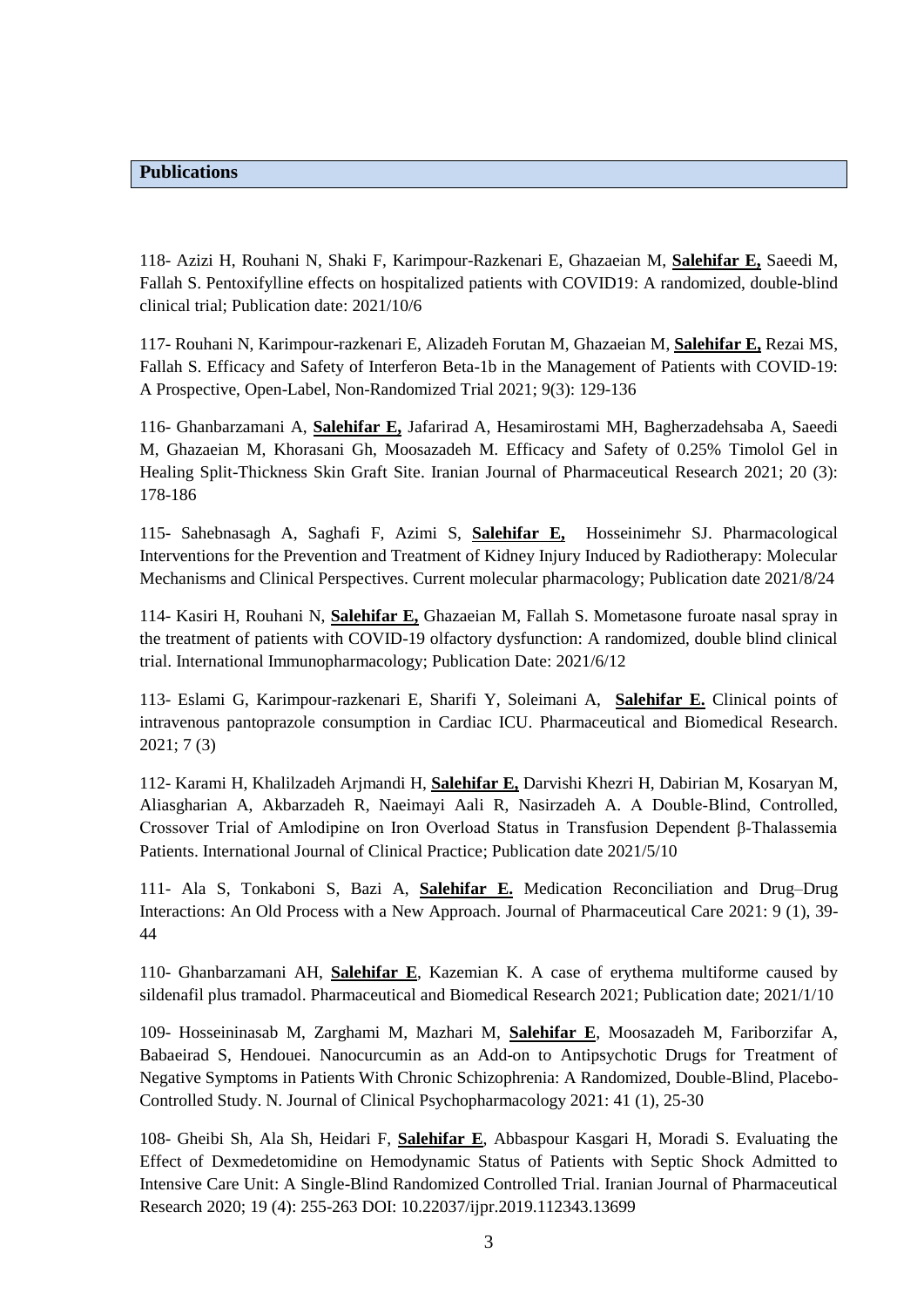107- Negarandeh R, **Salehifar E**, Saghafi F, Jalali H, Janbabaei G, Abdhaghighi MJ, Nosrati A. [Evaluation of adverse effects of chemotherapy regimens of 5-fluoropyrimidines derivatives and their](https://bmccancer.biomedcentral.com/articles/10.1186/s12885-020-06904-3)  [association with DPYD polymorphisms in colorectal cancer patients.](https://bmccancer.biomedcentral.com/articles/10.1186/s12885-020-06904-3) BMC cancer 2020; 20 (1), 1-7

106- **Salehifar E**, Azimi S, Janbabai G, Zaboli E, Hendouei N, Saghafi F. [Efficacy and safety of](javascript:void(0))  [bupropion in cancer-related fatigue, a randomized double blind placebo controlled clinical trial.](javascript:void(0)) BMC cancer 2020; 20 (1), 1-9

105- Farzadi N, **Salehifar E**, Davoodi L, Abbaspour Kasgari H. Drug Utilization Evaluation of Imipenem and Assessing the Role of Pharmacist Interventions. J Mazandaran Univ Med Sci 2020; 30 (188): 100-106 (Persian).

104- Gholizadeh Shirdarreh G, Eslami G, Soleimani A, **Salehifar E**. Evaluation of Aminoglycosides Consumption in Open Heart Surgery Based on the Defined Daily; Pharmaceutical and Biomedical Research. Publication date 2020/7/29

103- Ala Sh, Kiadaliri S, **Salehifar E**. Role of Pharmacist in Reducing the Rate of Drug Interactions; An Experience from North of Iran. J Mazandaran Univ Med Sci 2020; 30 (187): 160-165 (Persian).

102- [Bozorgi](https://www.ncbi.nlm.nih.gov/pubmed/?term=Bozorgi%20F%5BAuthor%5D&cauthor=true&cauthor_uid=32944579) F, **[Salehifar](https://www.ncbi.nlm.nih.gov/pubmed/?term=Salehifar%20E%5BAuthor%5D&cauthor=true&cauthor_uid=32944579) E**, [Hosseininejad](https://www.ncbi.nlm.nih.gov/pubmed/?term=Hosseininejad%20SM%5BAuthor%5D&cauthor=true&cauthor_uid=32944579) SM, [Moradi](https://www.ncbi.nlm.nih.gov/pubmed/?term=Moradi%20S%5BAuthor%5D&cauthor=true&cauthor_uid=32944579) S, Janbazi Gh, Chabra A. Utilization of the Parenteral Morphine in Emergency Department using the Anatomical Therapeutic Chemical Classification/Defined Daily Doses (ATC/DDD) System. [Bull Emerg Trauma.](https://www.ncbi.nlm.nih.gov/pmc/articles/PMC7468224/) 2020 Jul; 8(3): 186– 192. doi: [10.30476/BEAT.2020.86225](https://dx.doi.org/10.30476%2FBEAT.2020.86225)

101- Davoodi L, Abedi SM, **Salehifar E**, Alizadeh‐Navai R, Rouhanizadeh H, Khorasani Gh, Hosseinimehr SJ. Febuxostat therapy in outpatients with suspected COVID-19: A clinical trial. Int J Clin Pract. 2020 Jun 30 : e13600. doi: 10.1111/ijcp.13600 [Epub ahead of print]

100- **Salehifar E**, Sahebnasagh A, Saghafi F, Alipour A, Ghasemi A, Akbari J, Safdari MR, Rezai Ghaenlo H. Aloe vera for Prevention of Acute Radiation Proctitis in Colorectal Cancer: A Preliminary Randomized, Placebo-Controlled Clinical Trial, 2020/4/25

99- Sahebnasagh A, Ghasemi A, Akbari J, Alipour A, Lashkardoost H, Ala Sh, Hosseinimehr SJ, **Salehifar E**. Prevention of acute radiation-induced Proctitis by [Aloe vera: a prospective](https://www.ncbi.nlm.nih.gov/pmc/articles/PMC7222341/)  [randomized, double-blind, placebo controlled clinical trial in Pelvic Cancer patients.](https://www.ncbi.nlm.nih.gov/pmc/articles/PMC7222341/) BMC Complement Med Ther. 2020; 20: 1-9 Published online 2020 May 13. doi: 10.1186/s12906-020- 02935-2

98- **Salehifar E,** Tavakkoli Ardakani M. [Cancer Treatment; New Strategies/New Hopes](javascript:void(0)) (Editorial). Journal of Pharmaceutical Care; 2020

97- Monajati M, Ala Sh, Aliyali M, Ghasemian R, Heidari F, Ahanjan M, Moradi S, Sharifpour A, Mojtahedzadeh M, **Salehifar E.** Clinical effectiveness of high dose versus standard dose of meropenem in ventilator-associated pneumonia caused by multidrug-resistant bacteria: a randomized single-blind clinical trial. Infect Disord Drug Targets. 2020 Feb 26. doi: 10.2174/1871526520666200227102013. Online ahead of print.

96- [Darvishi-Khezri](https://pubmed.ncbi.nlm.nih.gov/?term=Darvishi-Khezri+H&cauthor_id=32971524) H, [Kosaryan](https://pubmed.ncbi.nlm.nih.gov/?term=Kosaryan+M&cauthor_id=32971524) M, [Karami H,](https://pubmed.ncbi.nlm.nih.gov/?term=Karami+H&cauthor_id=32971524) **[Salehifar E,](https://pubmed.ncbi.nlm.nih.gov/?term=Salehifar+E&cauthor_id=32971524)** [Mahdavi MR, Alipour](https://pubmed.ncbi.nlm.nih.gov/?term=Mahdavi+M&cauthor_id=32971524) A, [Aliasgharian](https://pubmed.ncbi.nlm.nih.gov/?term=Aliasgharian+A&cauthor_id=32971524) A. Can Use of Silymarin Improve Inflammatory Status in Patients with β-Thalassemia Major? A Crossover, Randomized Controlled Trial. Complement Med Res. 2020 Sep 24;1-8. doi: 10.1159/000509829. Online ahead of print.

95- Saei S, Sahebnasagh A, Ghasemi A, Akbari J, Yaghobi Joybari A, Nejad Dadgar F, Ala Sh, Alipour A, **Salehifar E**. [Efficacy of Sucralfate Ointment in Prevention of Acute Proctitis in Cancer](http://caspjim.com/article-1-2009-fa.pdf)  [Patients: a Randomized Controlled Clinical Trial.](http://caspjim.com/article-1-2009-fa.pdf) Caspian Journal of Internal Medicine. Publication date; 2020/1/1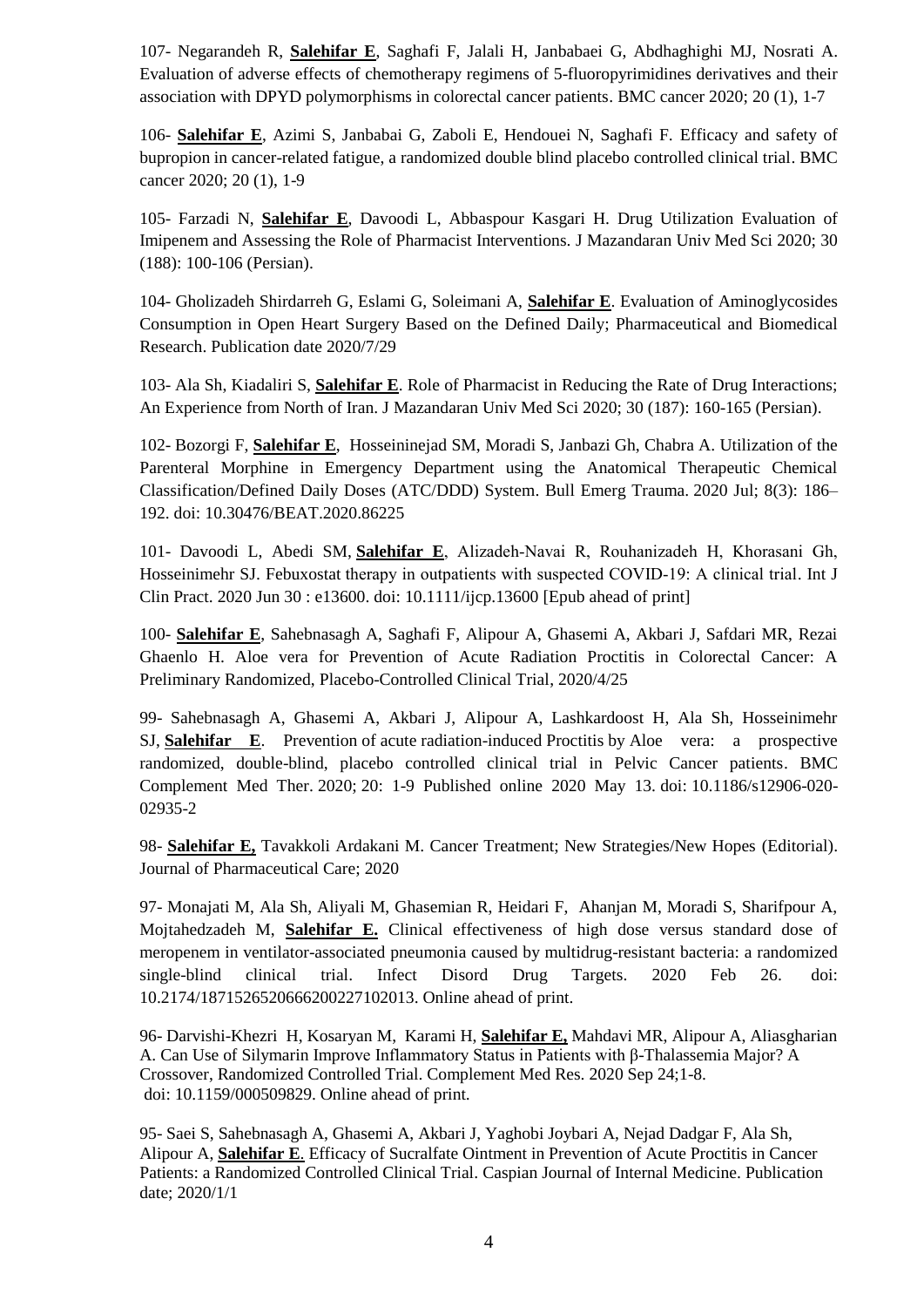94- Ala Sh, Zamani N, Akbari J, **Salehifar E,** Janbabai G, Koulaeinejad N. [Efficacy of gabapentin](javascript:void(0))  [mouthwash in managing oral mucositis pain in patients undergoing chemotherapy: a prospective,](javascript:void(0))  [randomised, double-blind, controlled clinical trial.](javascript:void(0)) Scottish Medical Journal 65 (1), 12-18

93- **Salehifar E**, Janbabaei G, Alipour A, Tabrizi N, Avan R. [Taxane-induced peripheral neuropathy](javascript:void(0))  [and quality of life in breast cancer patients.](javascript:void(0)) Journal of Oncology Pharmacy Practice, Journal of Oncology Pharmacy Practice 26 (6), 1421-1428

92- **Salehifar E**, Janbabaei G, Hendouei N, Alipour A, Tabrizi N, Avan R. [Comparison of the](javascript:void(0))  [Efficacy and Safety of Pregabalin and Duloxetine in Taxane-Induced Sensory Neuropathy: A](javascript:void(0))  [Randomized Controlled Trial.](javascript:void(0)) Clinical Drug Investigation, 40 (3), 249-257

91- Rafati MR, Ghasemi A, Saeedi M, Habibi M, **Salehifar E**, Mosazadeh M, Maham M. [Nigella](https://www.sciencedirect.com/science/article/pii/S096522991831238X)  [sativa L. for prevention of acute radiation dermatitis in breast cancer: A randomized, double-blind,](https://www.sciencedirect.com/science/article/pii/S096522991831238X)  [placebo-controlled, clinical trial.](https://www.sciencedirect.com/science/article/pii/S096522991831238X) Complementary therapies in medicine. Complementary therapies in medicine 47, 102205. Publication date 2019/12/1

90- Azimi S, **Salehifar E,** Janbabai Gh, Zaboli E, Hendouei N, Saghafi F, Borhani S. Efficacy and Safety of Bupropion in Quality of Life of Cancer Patients: A Randomized Double Blind Placebo Controlled Clinical Trial. J Mazandaran Univ Med Sci 2019; 29 (176): 20-33 (Persian).

89- Koulaeinejad N, Haddadi K, Ehteshami S, Shafizad M, **Salehifar E,** Emadian O, Mohammadpour RA, Ala Sh. [Effects of minocycline on neurological outcomes in patients with acute traumatic brain](http://ijpr.sbmu.ac.ir/article_1100677.html)  [injury: a pilot study.](http://ijpr.sbmu.ac.ir/article_1100677.html) Iranian Journal of Pharmaceutical Research. Publication Date: 2019/3/16

88- Ghasemi A, Ghashghai Z, Akbari J, Yazdani-Charati J, **Salehifar E,** Hosseinimehr SJ. [Topical](https://link.springer.com/article/10.1007/s00228-018-2570-x)  [atorvastatin 1% for prevention of skin toxicity in patients receiving radiation therapy for breast](https://link.springer.com/article/10.1007/s00228-018-2570-x)  [cancer: a randomized, double-blind, placebo-controlled trial.](https://link.springer.com/article/10.1007/s00228-018-2570-x) European journal of clinical pharmacology; 2019; 75 (2), 171-178

87- **Salehifar E,** Avan R, Janbabaei Gh, Mousavi SKH, Faramarzi F. [Comparison of the incidence](http://ijpr.sbmu.ac.ir/article_1100663.html)  and severity of side effects [profile of FOLFOX and DCF regimens in gastric cancer patients.](http://ijpr.sbmu.ac.ir/article_1100663.html) Iranian Journal of Pharmaceutical Research. Publication Date 2019/3/13

86- Alikhani A, **Salehifar E,** Zameni F, Rafiei AR, Yazdani-Charati J, Delavaryan L, Akbari A, Babamahmoudi F. [Comparison of azithromycin vs doxycycline prophylaxis in leptospirosis, A](https://jidc.org/index.php/journal/article/view/10126)  [randomized double blind placebo-controlled trial.](https://jidc.org/index.php/journal/article/view/10126) The Journal of Infection in Developing Countries 2018; 12 (11), 991-995

85- **Salehifar E,** Abd Haghighi MJ, Negarande R, Janbabaei Gh, Safgafi F, Jalali H. Dihydropyrimidine dehydrogenase gene variation and its association with 5-fluorouracil toxicity in colorectal patients. Asian Pac J Cancer Biol. 2018; 3 (3): 65-69

84- Saghafi F, **Salehifar E,** Janbabai Gh, Zaboli E, Hedayatizadeh-Omran A, Amjadi O, Moradi S. CYP2D6\* 3 (A2549del),\* 4 (G1846A),\* 10 (C100T) and\* 17 (C1023T) genetic polymorphisms in [Iranian breast cancer patients treated with adjuvant tamoxifen. CYP2D6\\* 3 \(A2549del\),\\* 4](https://www.spandidos-publications.com/br/9/5/446)  [\(G1846A\),\\* 10 \(C100T\) and\\* 17 \(C1023T\) genetic polymorphisms in Iranian breast cancer patients](https://www.spandidos-publications.com/br/9/5/446)  [treated with adjuvant](https://www.spandidos-publications.com/br/9/5/446) tamoxifen. Biomedical Reports. Publication date, 2018/11/1

83- Ahmadi H, Ahangar N, Saghafi F, Ala S, Eslami G, **Salehifar E**. Drug Utilization Evaluation of Pantoprazole in a Teaching Hospital in North of Iran, 2016. J Mazandaran Univ Med Sci. 2018; 28  $(162):69-76$ 

82- Jafari M, Ala Sh, Haddadi K, Alipour A, Mojtahedzadeh M, Ehteshami S, Abediankenari S, Shafizad M, Salehifar E, Khalili F. Cotreatment with Furosemide and Hypertonic Saline Decreases Serum Neutrophil Gelatinase-associated Lipocalin (NGAL) and Serum Creatinine Concentrations in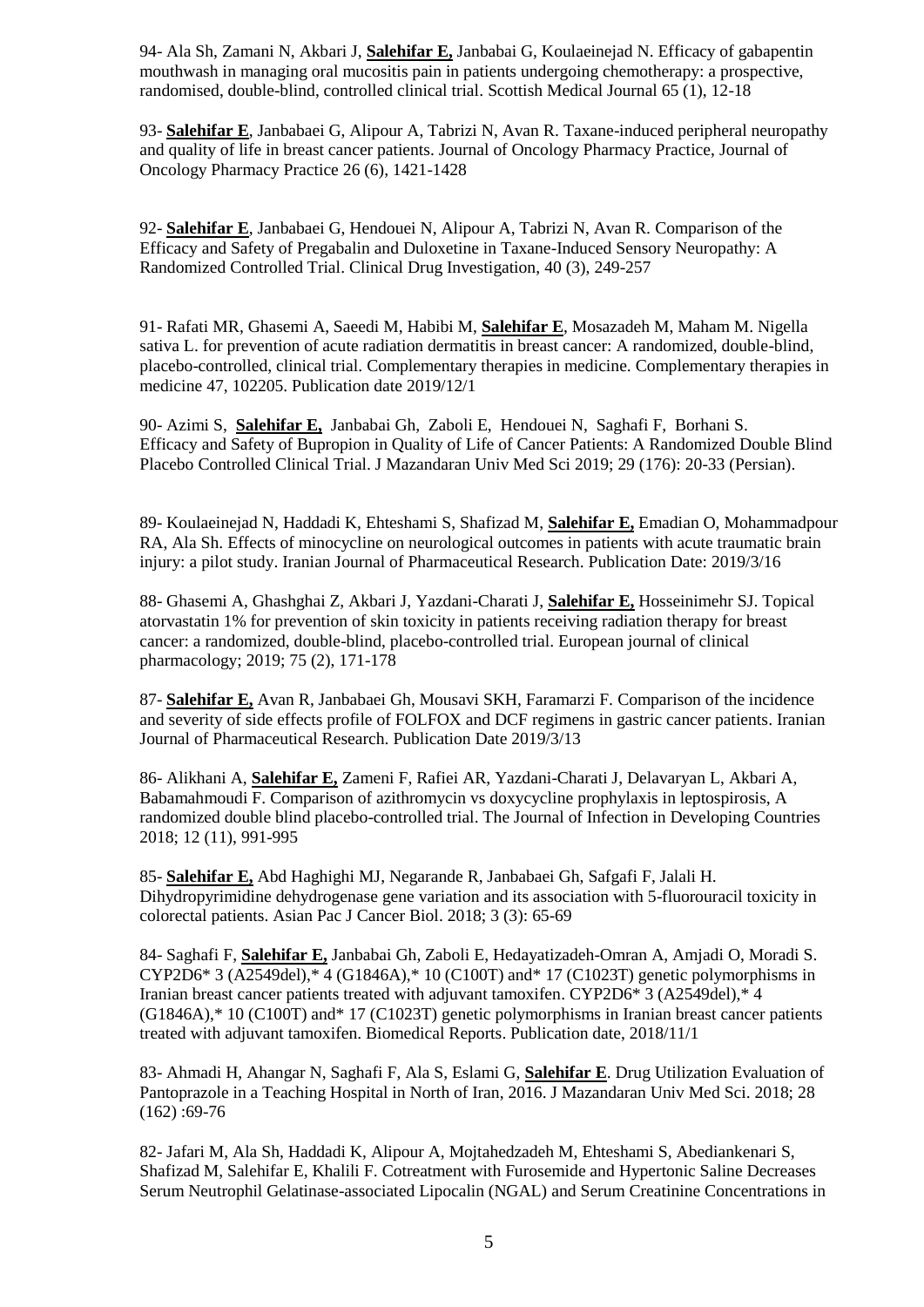Traumatic Brain Injury: A Randomized, Single-Blind Clinical Trial (Summer 2018). Iranian Journal of Pharmaceutical Research. Available Online from 13 May 2018

81- Darvishi-Khezri H, **Salehifar E**, Kosaryan M, Karami H, Mahdavi M, Alipour A, Aliasgharian A. [Iron-chelating effect of silymarin in patients with β-thalassemia major: A crossover randomised](https://www.ncbi.nlm.nih.gov/pubmed/29235162)  [control trial.](https://www.ncbi.nlm.nih.gov/pubmed/29235162) Phytother Res. 2018;32(3):496-503. doi: 10.1002/ptr.5995.

80- Kouchaki B, Janbabai G, Alipour A, Ala S, Borhani S, **Salehifar E**. [Randomized double-blind](https://www.ncbi.nlm.nih.gov/pubmed/29442239)  [clinical trial of combined treatment with megestrol acetate plus celecoxib versus megestrol acetate](https://www.ncbi.nlm.nih.gov/pubmed/29442239)  [alone in cachexia-anorexia syndrome induced by GI cancers.](https://www.ncbi.nlm.nih.gov/pubmed/29442239) Support Care Cancer. 2018 Feb 13. doi: 10.1007/s00520-018-4047-y.

79- Faramarzi F, Shiran M, Rafati M, Farhadi R, **Salehifar E**, Nakhshab M. [The efficacy and safety](https://www.ncbi.nlm.nih.gov/pubmed/29387319)  [of two different doses of caffeine in respiratory function of preterm infants.](https://www.ncbi.nlm.nih.gov/pubmed/29387319) Caspian J Intern Med. 2018;9(1):46-53. doi: 10.22088/cjim.9.1.46.

78- Khazaei Sh, Keyhanian Sh, Monajati M, Ala Sh, **Salehifar E**[. Drug utilization evaluation of high](http://tumj.tums.ac.ir/browse.php?a_id=8433&slc_lang=en&sid=1&printcase=1&hbnr=1&hmb=1)[dose methotrexate in a cancer center in north of Iran.](http://tumj.tums.ac.ir/browse.php?a_id=8433&slc_lang=en&sid=1&printcase=1&hbnr=1&hmb=1) Tehran University Medical Journal. 2017; 75 (9): 688-965

77- Darvishi-Khezri H, **Salehifar E**, Kosaryan M, Karami H, Alipour A, Shaki F, Aliasgharian A. [The impact of silymarin on antioxidant and oxidative status in patients with β-thalassemia major: A](https://www.ncbi.nlm.nih.gov/pubmed/29154063)  [crossover, randomized controlled trial.](https://www.ncbi.nlm.nih.gov/pubmed/29154063) Complement Ther Med. 2017 Dec;35:25-32. doi: 10.1016/j.ctim.2017.08.007.

76- Sahebnasagh A, Ghasemi A, Akbari J, Alipour A, Lashkardoost H, Ala Sh, **Salehifar E**. [Successful Treatment of Acute Radiation with Aloe Vera: A Preliminary Randomized Controlled](http://online.liebertpub.com/doi/abs/10.1089/acm.2017.0047)  [Clinical Trial.](http://online.liebertpub.com/doi/abs/10.1089/acm.2017.0047) The Journal of Alternative and Complementary Medicine. 2017; 23 (11): 858-865.

75- **Salehifar E**, Gheibi Sh, Janbabaei Gh, Mousavi Kh. [Adverse Effects of Chemotherapy Regimens](http://jpc.tums.ac.ir/index.php/jpc/article/view/140)  [Used in Colorectal Cancer Patients in a Referral Cancer Center in North of Iran, 2008-2014.](http://jpc.tums.ac.ir/index.php/jpc/article/view/140) Journal of Pharmaceutical Care. 2017; 4(1-2): 9-13

74- **Salehifar E**, Hazeghpasand R, Keyhanian Sh, Ala Sh, Ahangar N. [Evaluating Pain Management](http://jmums.mazums.ac.ir/article-1-8851-en.html)  [among Cancer Patients in a Chemotherapy Center.](http://jmums.mazums.ac.ir/article-1-8851-en.html) Journal of Mazandaran University of Medical Sciences. 2017; 27 (150): 89-97

73- **Salehifar E**, Ebrahim Sh, Shiran MR, Faramarzi F, Askari Rad H, Avan R, Mohseni Kiasari A, Ebrahimi P. [Pharmacokinetic Parameters and Over-Responsiveness of Iranian Population to](https://www.ncbi.nlm.nih.gov/pmc/articles/PMC5527233/)  [Propranolol.](https://www.ncbi.nlm.nih.gov/pmc/articles/PMC5527233/) Advanced pharmaceutical bulletin. 2017; 7(2): 195

72- Dehkia S, Kouchaki B, Janbabaei G, Shekarriz R, Ala Sh, **Salehifar E**. [Evaluation of Drug](http://jpc.tums.ac.ir/index.php/jpc/article/view/121)  [Regimens Used for the Prophylaxis of Thromboembolic Events in a Referral Cancer Center in North](http://jpc.tums.ac.ir/index.php/jpc/article/view/121)  [of Iran.](http://jpc.tums.ac.ir/index.php/jpc/article/view/121) Journal of Pharmaceutical Care; 3(3-4): 61-66

71- Yousefi P, Monajati M, **Salehifar E.** Evaluation of prophylactic antibiotic administration in general surgery division of a teaching hospital in north of Iran. Pharm Biomed Res 2016; 2(4): 30-37

70- Ebrahimnejad P , **Salehifar E ,** Kowsaryan M. Post-market Surveillance Study of Osveral, a Branded Generic Formulation of Deferasirox, and the original brand, Exjade J Mazandaran Univ Med Sci 2016; 26 (142): 238-244 (Persian).

69- Ala Sh, **Salehifar E,** Avan R, Ghasemishani S. Prevalence and Management of Stress Hyperglycemia in Critical Care Unit. J Mazandaran Univ Med Sci 2016; 26 (144): 1-11 (Persian).

68- Ghanbarzadeh K, Tabatabaie OR, **Salehifar E,** Amanlou M, Khorasani G. [Effect of botulinum](https://www.ncbi.nlm.nih.gov/pubmed/27441193)  [toxin A and nitroglycerin on random skin flap survival in rats.](https://www.ncbi.nlm.nih.gov/pubmed/27441193) Plast Surg (Oakv). 2016 ;24(2):99-102.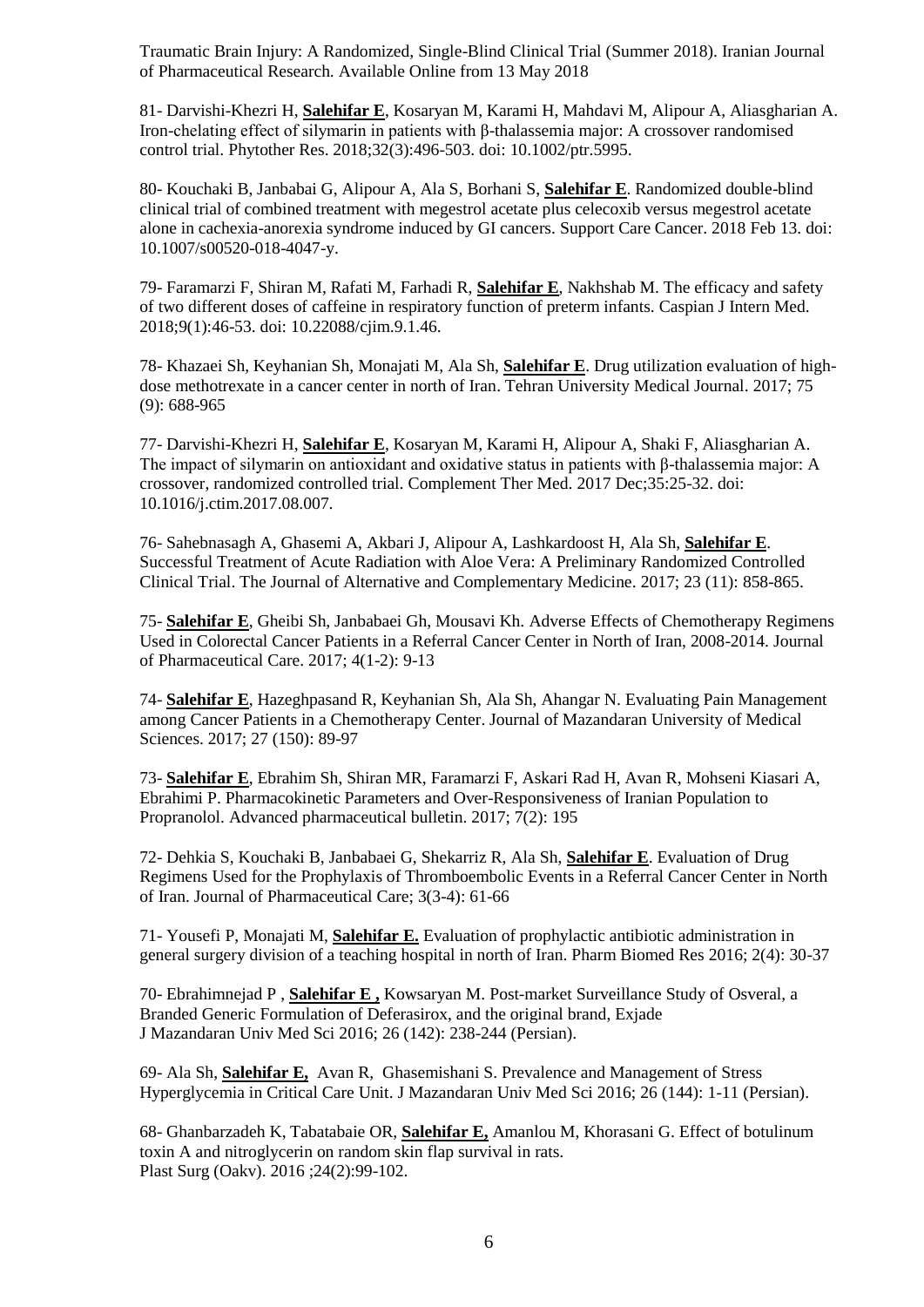67- Ganji R, Ala Sh, Aarabi M , Baghery B, **Salehifar E**. Comparison of Dabigatran vs. Warfarin in Acute Vnous Thromboemboly: Systematic Review. Iranian Journal of Pharmaceutical Research 2016, 15 (2): 611-617.

66- **Salehifar E**, Hosseinimehr SJ. The use of cyclooxygenase-2 inhibitors for improvement of efficacy of radiotherapy in cancers. Drug Discovery Today; 21 (4); 2016; 654-662.

65- Eslami G, Rezai MS, **Salehifar E,** Rafiei AR, langaee T, Rafati MR, Shafahi KH. Epidemiology of Extended Spectrum Beta Lactamases Producing E. coli Genes in Strains Isolated from Children with Urinary Tract Infection in North of Iran. J Mazandaran Univ Med Sci 2015; 25(132): 270-279(Persian).

64- Darvishi Khezri H, Kosaryan M, **Salehifar E.** Silymarin therapy and improvement of cardiac outcome in patients with β-thalassemia major. Journal of Research in Pharmacy Practice. J Res Pharm Pract 2016;5:74-5.

63- Darvishi Khezri H, **Salehifar E,** Kosaryan M, Aliasgharian A, Jalali H, Hadian Amree A. Potential Effects of Silymarin and Its Flavonolignan Components in Patients with beta-Thalassemia Major: A Comprehensive Review in 2015; Advances in Pharmacological Sciences; 2016, Article ID 3046373, 8 pages; http://dx.doi.org/10.1155/2016/3046373

62- Keyhani H**, Salehifar E** , Keyhanian S, Ala S, Razieh A. Evluation of Preventing Regimens Used for Chemotherapy Induced Nausea and Vomiting. J Mazandaran Univ Med Sci 2016; 26(133): 227-235 (Persian).

61- Bagheri Nesami N, Mozaffari-Khosravi H, Najarzadeh A, **Salehifar E.** [The Effect of Coenzyme](http://www.ncbi.nlm.nih.gov/pubmed/26780394)  [Q10 Supplementation on Pro-Inflammatory Factors and Adiponectin in Mildly Hypertensive Patients:](http://www.ncbi.nlm.nih.gov/pubmed/26780394)  [A Randomized, Double-Blind, Placebo-Controlled Trial.](http://www.ncbi.nlm.nih.gov/pubmed/26780394) Int J Vitam Nutr Res. 2015 Dec;85(3- 4):156-64. doi: 10.1024/0300-9831/a000234.

60- **Salehifar E,** Karami H, Kosaryan M, Masoudi M, Aliasgharian A, Mousavi M. Avan R. Efficacy of Oral Deferasirox by Twice-daily Dosing in Patientswith Transfusion-dependent Beta Thalassemia. J Mazandaran Univ Med Sci 2015; 25(129): 1-8 (Persian).

59- **Salehifar E,** Shiva A, Moshayedi M, Samiei Kashi T, Chabra A. Drug use evaluation of Meropenem at a tertiary care university hospital: A report from Northern Iran. J Res Pharm Pract 2015;4:222-5.

58- Shekarriz R, Koulaeinejad N, Nosrati A, **Salehifar E.** Sunitinib Induced Immune Thrombocytopenia. Iranian Journal of Pharmaceutical Research (2015), 14 (4): 1295-1297

57- **Salehifar E,** Eslami G, Ahangar N, Rafati MR, Eslami Sh. How aminoglycosides are used in critically ill patients in a teaching hospital in North of Iran. Caspian J Intern Med 2015; 6(4):238-242

56- Ala Sh, **Salehifar E,** Chalaki V. Evaluation of Albumin Use in a Teaching Hospital. Mazandaran Univ Med Sci 2015; 25(129): 137-141 (Persian).

55- Mirzaeipour A, **Salehifar E,** Janbabai Gh, Kouchaki B, Borhani S, Rashidi M. Demographic and Clinical Characteristics of Patients with Colorectal Cancer. J Mazandaran Univ Med Sci 2015; 25(121): 66-73 (Persian).

54- Mousavi Kh, Janbabai Gh, Kouchaki B, Borhani H, Rashidi M, **Salehifar E.** Demographic and clinical characteristics of gastric cancer patients in north of Iran, Mazandaran province, 2008-2014. Pharm Biomed Res 2015; 1(1): 32-36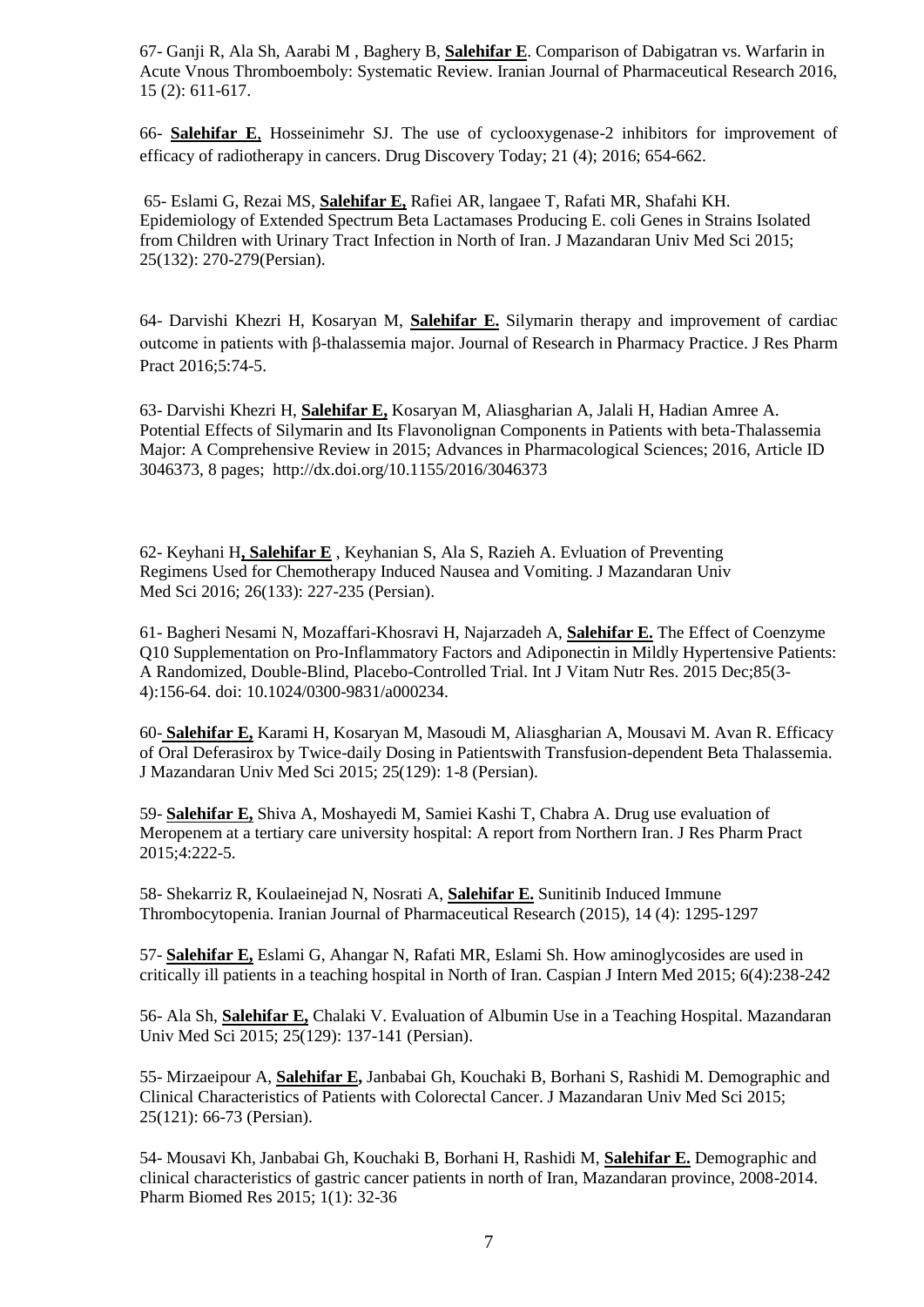53- **Salehifar E,** Rafati MR. Extended-Interval Dosing of Aminoglycosides in Pediatrics: A Narrative Review. J Pediatr Rev. 2015 July; 3(2):e2652. DOI: 10.17795/jpr-2652

52- Kouchaki B, **Salehifar E,** Janbabai Gh, Shekarriz R, Babaeian M. Major Interaction between Warfarin and Na Valproate: A Case Report. J Pharm Care 2014; 2 (4): 183-185.

51- Ghaffari J, Farid Hossaini R, Khalilian A, Nahanmoghadam N, **Salehifar E,** Rafatpanah H. Vitamin E Supplementation, Lung Functions and Clinical Manifestations in Children with Moderate Asthma: A Randomized Double Blind Placebo- Controlled Trial. Iran J Allergy Asthma Immunol. 2014; 13(2):98-103

50- **Salehifar E**, Babamahmoodi F, Alikhani A, Ganji R, Fazli M. Drug Utilization Evaluation of Vancomycin in a Referral Infectious Center in Mazandaran Province. J Pharm Care 2014; 2 (2): 55- 59.

49- **Salehifar E**, Ghaffari J, Ala Sh, Moghimi F. Comparison of Rapid Bronchodilatory Effects of Salmeterol and Formoterol in Patients with Moderate to Severe Asthma. J Pharm Care 2014; 2 (1): 27-31.

48- Shiva A, **Salehifar E**, Amini M, Ala Sh, Rafati MR, Ganji R. Drug Utilization Evaluation of Imipenem in an Educational Hospital in Mazandaran Province. Pharmaceutical sciences. 2014, 20(1), 12-17

47 - [Rezai](http://www.hindawi.com/14174783/) MS, **[Salehifar](http://www.hindawi.com/64235947/) E**, [Rafiei](http://www.hindawi.com/57145913/) AR, [Langaee](http://www.hindawi.com/60763790/) T, [Rafati](http://www.hindawi.com/35085813/) MR, [Shafahi](http://www.hindawi.com/54617690/) KH, Eslami G. Characterization of Multidrug Resistant Extended-Spectrum Beta-Lactamase-Producing Escherichia coli among Uropathogens of Pediatrics in North of Iran. BioMed Research International. 2014; Article ID 309478

46- Gholipoor M, Shokrzadeh M, Esfahenezadeh MH, Karemzadeh L, Ebrahemmagam B, **Salehifar E**, Enayati AA. Assessment of Organophosphorus Residues together in Strawberry Produced in Mazandaran, Iran. [J Mazandaran Univ Med Sci 2014, 23\(109\): 93-102](http://jmums.mazums.ac.ir/browse.php?mag_id=96&slc_lang=en&sid=1)

45- Mohammadjafari H, Barzin M, **Salehifar E**, Khademi Kord M, Aalaee A, Mohammadjafari R. Etiologic and Epidemiologic Pattern of Urolithiasis in North Iran; Review of 10-Year Findings. Iran J Pediatr. 2014; Vol 24 (No 1), Pp: 69-74

44- Ghaffari J, Khalilian A, **Salehifar E,** Khorasani E, Rezaii MS. Effect of zinc supplementation in children with asthma: a randomized, placebo-controlled trial in northern Islamic Republic of Iran. Eastern Mediterranean Health Journal (EMHJ). 2014; Vol 20 No. 6

43- **Salehifar E.** A Review of the role of statins in the treatment of heart failure with the emphasis on the oxidative stress. J Clin Exc 2013; 1(1): 116-130 (Persian).

42- **Salehifar E,** Ala SH, Amini M, Azhdari E, Mir Shafa F. [The role of Clinical Pharmacists in the](http://scholar.google.com/citations?view_op=view_citation&hl=en&user=3tXwLXYAAAAJ&citation_for_view=3tXwLXYAAAAJ:HDshCWvjkbEC)  [improvement of a pharmacovigilance system: A review of the reported adverse drug reactions during](http://scholar.google.com/citations?view_op=view_citation&hl=en&user=3tXwLXYAAAAJ&citation_for_view=3tXwLXYAAAAJ:HDshCWvjkbEC)  [2004-2010 in Mazandaran Province of Iran.](http://scholar.google.com/citations?view_op=view_citation&hl=en&user=3tXwLXYAAAAJ&citation_for_view=3tXwLXYAAAAJ:HDshCWvjkbEC) Journal of Pharmaceutical Care 2013; 1 (1), 8-12

41- Bagheri N, Mozaffari-Khosravi H, Najarzadeh A, **Salehifar E**, Fallahzadeh H. Effect of Coenzyme-Q10 Supplementation on Blood Pressure in Hypertensive Patients: A Randomized Double-Blind Clinical Trial. TB. 2013; 12 (1) :14-23 (Persian)

40- **Salehifar E,** Nasehi MM, Eslami G, Sahraei S, Alizadeh Navaei R. Determination of antibiotics consumption in Buali-Sina Pediatric Hospital, Sari 2010-2011. IJPR (2013 ACCEPTED)

39- **Salehifar E,** Abedi S, Mirzaei E, Kalhor Sh, Eslami G, Ala Sh, Alyali M, Sharifpour A. Evaluation of profile of [Microorganisms involved in hospital-acquired infections and their](http://jmums.mazums.ac.ir/browse.php?a_code=A-10-29-90&slc_lang=en&sid=1&sw=)  [antimicrobial resistance pattern in intensive care units of Emam Khomeini hospital, Sari, 2011-2012.](http://jmums.mazums.ac.ir/browse.php?a_code=A-10-29-90&slc_lang=en&sid=1&sw=) Volume 2013; 23(Supple 1) 151-162 (Persian).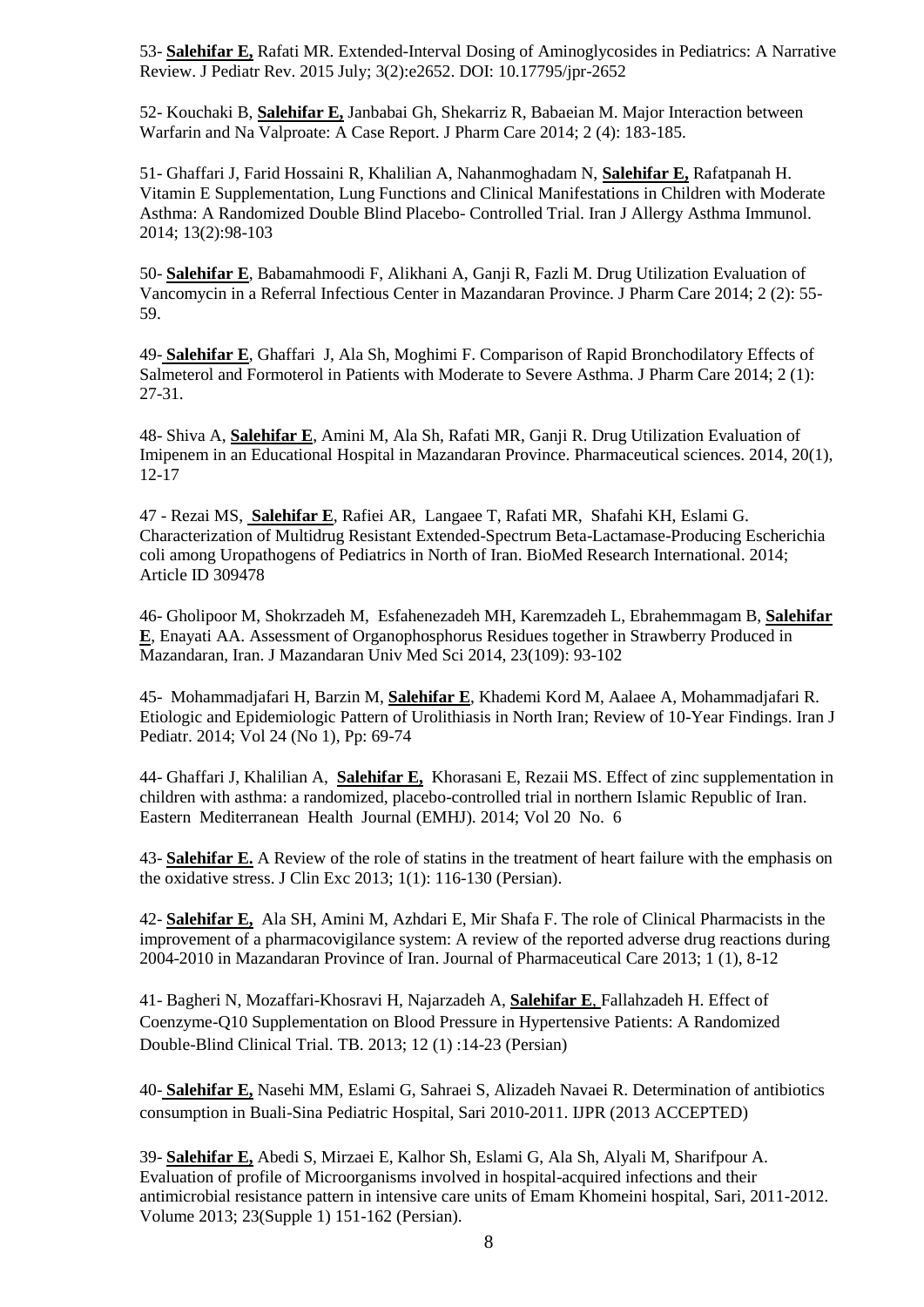38- Salehian M, **Salehifar E,** Esfahanizadeh M, Karimzadeh L, Rezaei R, Molanejad M. Microbial Contamination in Traditional Ice cream and Effective Factors, Sari 2012. J Mazand Univ Med Sci 2013; 23(99): 27-32 (Persian).

37- Karimzadeh L, Bagheri GA, Pour Ali A, Gholipour M, Mohammadi Z , Moshrefi B, Esfahanizadeh MH, **Salehifar E.** [Evaluation of Lead, Cadmium and Copper in Black Tea Leaves in](http://jmums.mazums.ac.ir/browse.php?a_code=A-10-1466-36&slc_lang=en&sid=1&sw=)  [Mazandaran Factories, Spring and Summer 2011. J Mazand Univ Med Sci.](http://jmums.mazums.ac.ir/browse.php?a_code=A-10-1466-36&slc_lang=en&sid=1&sw=) 2013; 23(99): 2-10 (Persian).

36- Eslami G, **Salehifar E,** Behbudi M, Rezai MS. [Rational Use of Amikacin in Buali-Sina Hospital](http://jmums.mazums.ac.ir/browse.php?a_code=A-10-29-89&slc_lang=en&sid=1&sw=)  [in Sari, 2011.](http://jmums.mazums.ac.ir/browse.php?a_code=A-10-29-89&slc_lang=en&sid=1&sw=).J Mazand Univ Med Sci 2013; 23(100): 2-9 (Persian).

35- Ala Sh, **Salehifar E,** Amini M. [Reported Adverse Drug Reactions in Sari Emam Khomeini](http://jmums.mazums.ac.ir/browse.php?a_code=A-10-1768-33&slc_lang=en&sid=1&sw=) [Hospital, 2004-2011.](http://jmums.mazums.ac.ir/browse.php?a_code=A-10-1768-33&slc_lang=en&sid=1&sw=) J Mazand Univ Med Sci 2013; 23(99): 61-66 (Persian).

34- [Ala S,](http://www.ncbi.nlm.nih.gov/pubmed?term=Ala%20S%5BAuthor%5D&cauthor=true&cauthor_uid=23483426) [Shokrzadeh M,](http://www.ncbi.nlm.nih.gov/pubmed?term=Shokrzadeh%20M%5BAuthor%5D&cauthor=true&cauthor_uid=23483426) [Golpour M](http://www.ncbi.nlm.nih.gov/pubmed?term=Golpour%20M%5BAuthor%5D&cauthor=true&cauthor_uid=23483426)**, [Salehifar E,](http://www.ncbi.nlm.nih.gov/pubmed?term=Salehifar%20E%5BAuthor%5D&cauthor=true&cauthor_uid=23483426)** [Alami M,](http://www.ncbi.nlm.nih.gov/pubmed?term=Alami%20M%5BAuthor%5D&cauthor=true&cauthor_uid=23483426) [Ahmadi A.](http://www.ncbi.nlm.nih.gov/pubmed?term=Ahmadi%20A%5BAuthor%5D&cauthor=true&cauthor_uid=23483426) Zinc and Copper Levels in Iranian Patients with Psoriasis: A Case Control Study. [Biol Trace Elem Res.](http://www.ncbi.nlm.nih.gov/pubmed/23483426) 2013 Mar 14. [Epub ahead of print]

33- Babaee1 Z, Bagheri1 GA, **Salehifar E,** Javadian B, Karimzadeh L. Determination of nitrate and nitrite residue in meat product produced in some city of Mazandaran in 2009. J Mazand Univ Med Sci 2012; 22(Supple 1): 228-233 (Persian).

32- **Salehifar E,** Farhadi F, Janbabai Gh, Ahangar N. Effect of Three Main Polymorphisms of VKORC1 gene on Warfarin Dose Requirement in Patients from Mazandaran Provinve. J Mazand Univ Med Sci 2012; 22(94): 44-52 (Persian).

31- Alikhania A, **Salehifar E.** An Unreported Clindamycin Adverse Reaction: Wrist Monoarthritis.Iranian. Journal of Pharmaceutical Research 2012; 11 (3): 959-962

30- Ghaemian A, **Salehifar E,** Shiraj H, Babaee Z. A Comparison of Selenium Concentrations between Congestive Heart Failure Patients and Healthy Volunteers. J Teh Univ Heart Ctr 2012;7(2):53-57.

29- [Ghaemian A,](http://www.ncbi.nlm.nih.gov/pubmed?term=%22Ghaemian%20A%22%5BAuthor%5D) **[Salehifar E](http://www.ncbi.nlm.nih.gov/pubmed?term=%22Salehifar%20E%22%5BAuthor%5D)**, [Jalalian R,](http://www.ncbi.nlm.nih.gov/pubmed?term=%22Jalalian%20R%22%5BAuthor%5D) [Ghasemi F,](http://www.ncbi.nlm.nih.gov/pubmed?term=%22Ghasemi%20F%22%5BAuthor%5D) [Azizi S,](http://www.ncbi.nlm.nih.gov/pubmed?term=%22Azizi%20S%22%5BAuthor%5D) [Masoumi S,](http://www.ncbi.nlm.nih.gov/pubmed?term=%22Masoumi%20S%22%5BAuthor%5D) [Shiraj H,](http://www.ncbi.nlm.nih.gov/pubmed?term=%22Shiraj%20H%22%5BAuthor%5D) [Mohammadpour](http://www.ncbi.nlm.nih.gov/pubmed?term=%22Mohammadpour%20RA%22%5BAuthor%5D)  [RA,](http://www.ncbi.nlm.nih.gov/pubmed?term=%22Mohammadpour%20RA%22%5BAuthor%5D) [Bagheri GA.](http://www.ncbi.nlm.nih.gov/pubmed?term=%22Bagheri%20GA%22%5BAuthor%5D) Zinc and Copper Levels in Severe Heart Failure and the Effects of Atrial Fibrillation on the Zinc and Copper Status. [Biol Trace Elem Res.](javascript:AL_get(this,%20) 2011 Jan 22. DOI 10.1007/s12011- 011-8956-6 [Epub ahead of print] 143:1239–46

28- **Salehifar E,** Mobini M, Behboudi M, Kashi Z. The effect of bromocriptine on clinical and laboratory findings of active rheumatoid arthritis. J Mazand Univ Med Sci 2011; 21(85): 62-67 (Persian).

27- Shiran MR, [Sarzare F,](http://www.ncbi.nlm.nih.gov/pubmed?term=%22Sarzare%20F%22%5BAuthor%5D) Merat F**, [Salehifar E,](http://www.ncbi.nlm.nih.gov/pubmed?term=%22Salehifar%20E%22%5BAuthor%5D)** [Hashemi-Soteh SM.](http://www.ncbi.nlm.nih.gov/pubmed?term=%22Hashemi-Soteh%20SM%22%5BAuthor%5D) Metabolic capacity of CYP2D6 within an Iranian population (Mazandaran Province). Caspian J Intern Med 2011; 2 (2):213-217.

26- Rafati MR, Karami H, **Salehifar E**, Karimzadeh A. Clinical efficacy and safety of polyethylene glycol 3350 versus liquid paraffin in the treatment of pediatric functional constipation. DARU 2011; 19 (2): 154-158

25- Ghaffari J, Saffar MJ, **Salehifar E**, Ghasemian R, Khademloo M. Anti-Cough`s Effects of Tramadol in Patients with Pertussis. J Mazand Univ Med Sci 2011; 21(84): 115-120 (Persian)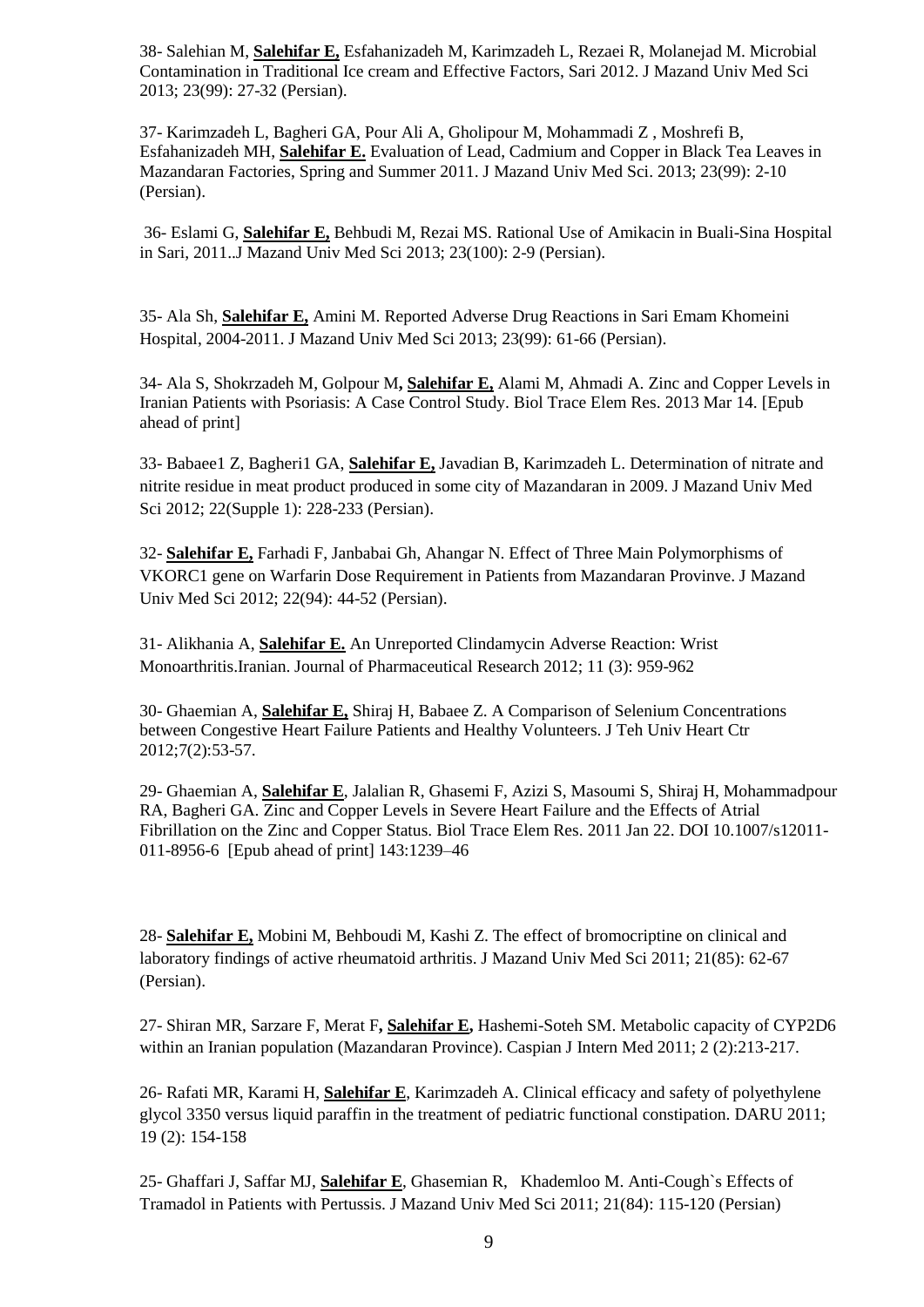24- Mohammadjafari H, Aalaee A, **Salehifar E,** Shiri A, Khademloo M, Shahmohammadi S. Doppler Ultrasonography as a Predictive Tool for Permanent Kidney Damage Following Acute Pyelonephritis Comparison With Dimercaptosuccinic Acid Scintigraphy. IJKD 2011;5:386-91

23- [Hashemi-Soteh SM,](http://www.ncbi.nlm.nih.gov/pubmed?term=%22Hashemi-Soteh%20SM%22%5BAuthor%5D) [Sarzare F,](http://www.ncbi.nlm.nih.gov/pubmed?term=%22Sarzare%20F%22%5BAuthor%5D) [Merat F,](http://www.ncbi.nlm.nih.gov/pubmed?term=%22Merat%20F%22%5BAuthor%5D) **[Salehifar E](http://www.ncbi.nlm.nih.gov/pubmed?term=%22Salehifar%20E%22%5BAuthor%5D)**[, Shiran MR.](http://www.ncbi.nlm.nih.gov/pubmed?term=%22Shiran%20MR%22%5BAuthor%5D) Frequencies of Three CYP2D6 Nonfunctional Alleles (CYP2D6\*3, \*4, and \*6) Within an Iranian Population (Mazandaran). [Genet](javascript:AL_get(this,%20)  [Test Mol Biomarkers.](javascript:AL_get(this,%20) Volume 15, Number 11, 2011: 821-5

22- Mousavi A, **Salehifar E**. [Cloacal anomaly and cleft palate following Phenobarbital usage during](http://imedpub.com/ojs/index.php/transbiomed/article/view/426)  [pregnancy: the first report.](http://imedpub.com/ojs/index.php/transbiomed/article/view/426) Tranlational Medicine. 2011 Vol. 2 No. 2:4 doi: 10:3823/426

21- Hedayatizadeh-Omran A, Hosseini H, **Salehifar E,** Moosanejhad N. The Prevalence of Drug Abuse and Substance Dependency Among Cancer Patients in Mazandaran. Journal of Mazandaran University of Medical Sciences 2010;20(79): 39-47.

20- [Nikoo M](http://discover-decouvrir.cisti-icist.nrc-cnrc.gc.ca/dcvr/ctrl?action=dsere&index=au&req=%22Nikoo%2C%20Mehdi%22) , Zakipour [Rahimabadi E,](http://discover-decouvrir.cisti-icist.nrc-cnrc.gc.ca/dcvr/ctrl?action=dsere&index=au&req=%22Rahimabadi%2C%20Eshagh%20Zakipour%22) **[Salehifar](http://discover-decouvrir.cisti-icist.nrc-cnrc.gc.ca/dcvr/ctrl?action=dsere&index=au&req=%22Rahimabadi%2C%20Eshagh%20Zakipour%22) E**. [Effects of Frying-Chilling-Reheating on the](http://discover-decouvrir.cisti-icist.nrc-cnrc.gc.ca/dcvr/ctrl?action=shwart&aix=0&aid=15710152)  [Lipid Content and Fatty Acid Composition of Cultured Sturgeon \(Huso huso, Beluga\) Fillets.](http://discover-decouvrir.cisti-icist.nrc-cnrc.gc.ca/dcvr/ctrl?action=shwart&aix=0&aid=15710152) Journal of Aquatic Food Product Technology, ISSN: 1049-8850, Vol: 19, Issue: 2, pages: 120-130

19- Ghaemian A, **Salehifar E**, Shokrzadeh M[. Zinc and copper in different types of heart failure](http://www.dustri.com/nc/journals-in-english.html?artId=7417) . Trace Elements and Electrolytes. Volume 27, No. 2 / 2010(2nd Quarter)

18- **Salehifar E,** Khorasani G, Ala, S. [Time-related Concordance Between Swab and Biopsy Samples](http://apps.isiknowledge.com/full_record.do?product=UA&search_mode=GeneralSearch&qid=2&SID=Y2G2acPd5M8fLfo@NND&page=1&doc=1&colname=CCC)  [in the Microbiological Assessment of Burn Wounds.](http://apps.isiknowledge.com/full_record.do?product=UA&search_mode=GeneralSearch&qid=2&SID=Y2G2acPd5M8fLfo@NND&page=1&doc=1&colname=CCC) Wounds- A compendium of Clinical Research and Practice. 2009: Vol: 21; Issue: 3; Pages: 84-88.

17- Hosseini SH, **Salehifar E.** Social phobia following maprotiline, the first case report. Cases Journal 2009; 17, 2: 9340

16- Shokrzadeh M, Ghaemian A, **Salehifar E**, et al. [Serum Zinc and Copper Levels in Ischemic](http://apps.isiknowledge.com/full_record.do?product=UA&search_mode=GeneralSearch&qid=2&SID=Y2G2acPd5M8fLfo@NND&page=1&doc=2&colname=WOS&cacheurlFromRightClick=no)  [Cardiomyopathy.](http://apps.isiknowledge.com/full_record.do?product=UA&search_mode=GeneralSearch&qid=2&SID=Y2G2acPd5M8fLfo@NND&page=1&doc=2&colname=WOS&cacheurlFromRightClick=no) Biological Trace Element Research. 2009: Vol: 127; Issue: 2; Pages: 116-123.

15- **Salehifar E**, Zohrabi M, Eshghi S, Saeedi M, Ebrahimi P. Different pharmacokinetic parameters of phenytoin in Iranian's outpatients: Need to optimize the current dosage administration. Iranian Journal of Pharmaceutical Research. 2009, 8 (1): 37-45

14- Khorasani G, **Salehifar E,** Eslami G[. Profile of microorganisms and antimicrobial resistance at a](http://www.sciencedirect.com/science?_ob=ArticleURL&_udi=B6T52-4S69SCW-9&_user=85093&_coverDate=11%2F30%2F2008&_alid=898896950&_rdoc=1&_fmt=high&_orig=search&_cdi=4990&_docanchor=&view=c&_ct=1&_acct=C000060043&_version=1&_urlVersion=0&_userid=85093&md5=38ef90733dc28e93ae137764b5d282b5)  [tertiary care referral burn centre in Iran: Emergence of Citrobacter freundii as a common](http://www.sciencedirect.com/science?_ob=ArticleURL&_udi=B6T52-4S69SCW-9&_user=85093&_coverDate=11%2F30%2F2008&_alid=898896950&_rdoc=1&_fmt=high&_orig=search&_cdi=4990&_docanchor=&view=c&_ct=1&_acct=C000060043&_version=1&_urlVersion=0&_userid=85093&md5=38ef90733dc28e93ae137764b5d282b5)  [microorganism.](http://www.sciencedirect.com/science?_ob=ArticleURL&_udi=B6T52-4S69SCW-9&_user=85093&_coverDate=11%2F30%2F2008&_alid=898896950&_rdoc=1&_fmt=high&_orig=search&_cdi=4990&_docanchor=&view=c&_ct=1&_acct=C000060043&_version=1&_urlVersion=0&_userid=85093&md5=38ef90733dc28e93ae137764b5d282b5) Burns. 2008: Vol: 34; Issue: 7; Pages 947-952.

13- Mousavi SA, **Salehifar E**. [Circumcision Complications Associated with the Plastibell Device and](http://apps.isiknowledge.com/full_record.do?product=UA&search_mode=GeneralSearch&qid=2&SID=Y2G2acPd5M8fLfo@NND&page=1&doc=4&colname=MEDLINE)  [Conventional Dissection Surgery: A Trial of 586 Infants of Ages up to 12 Months.](http://apps.isiknowledge.com/full_record.do?product=UA&search_mode=GeneralSearch&qid=2&SID=Y2G2acPd5M8fLfo@NND&page=1&doc=4&colname=MEDLINE) Adv Urol. 2008: 2008, Article ID 606123, 5 pages, doi:10.1155/2008/606123.

12- **Salehifar E,** Shokrzadeh M, Ghaemian A, et al. [The study of Cu and Zn serum levels in](http://apps.isiknowledge.com/full_record.do?product=UA&search_mode=GeneralSearch&qid=2&SID=Y2G2acPd5M8fLfo@NND&page=1&doc=6&colname=WOS&cacheurlFromRightClick=no)  [idiopathic dilated cardiomyopathy \(IDCMP\) patients and its comparison with healthy volunteers.](http://apps.isiknowledge.com/full_record.do?product=UA&search_mode=GeneralSearch&qid=2&SID=Y2G2acPd5M8fLfo@NND&page=1&doc=6&colname=WOS&cacheurlFromRightClick=no) Biological Trace Element Research. 2008: Vol: 125; Issue: 2; Pages: 97-108.

11- **Salehifar E,** Khorasani G, Shokrzade M, et al. [Comparison of plasma levels of zinc and lead in](http://apps.isiknowledge.com/full_record.do?product=UA&search_mode=GeneralSearch&qid=2&SID=Y2G2acPd5M8fLfo@NND&page=1&doc=8&colname=WOS)  [esophageal cancer patients with normal subjects.](http://apps.isiknowledge.com/full_record.do?product=UA&search_mode=GeneralSearch&qid=2&SID=Y2G2acPd5M8fLfo@NND&page=1&doc=8&colname=WOS) Trace Elements and Electrolytes. 2008: Vol: 25; Issue: 3; Pages: 165-168.

10- **Salehifar E**, Ala sh. The study of hospital gavage solution and calorie and protein intake. For patients needs from the special care unit at Imam Khomeini hospital, Sari, Iran during 2005. J Mazand Univ Med Sci. 2008 (Persian).

9- Khorasani Gh, **Salehifar E**, Eslami G. Causes of burns and their outcomes in patients hospitalized in the burn division of Zare hospital 2006-2007. J Mazand Univ Med Sci. 2008; 17(61):122-131 (Persian).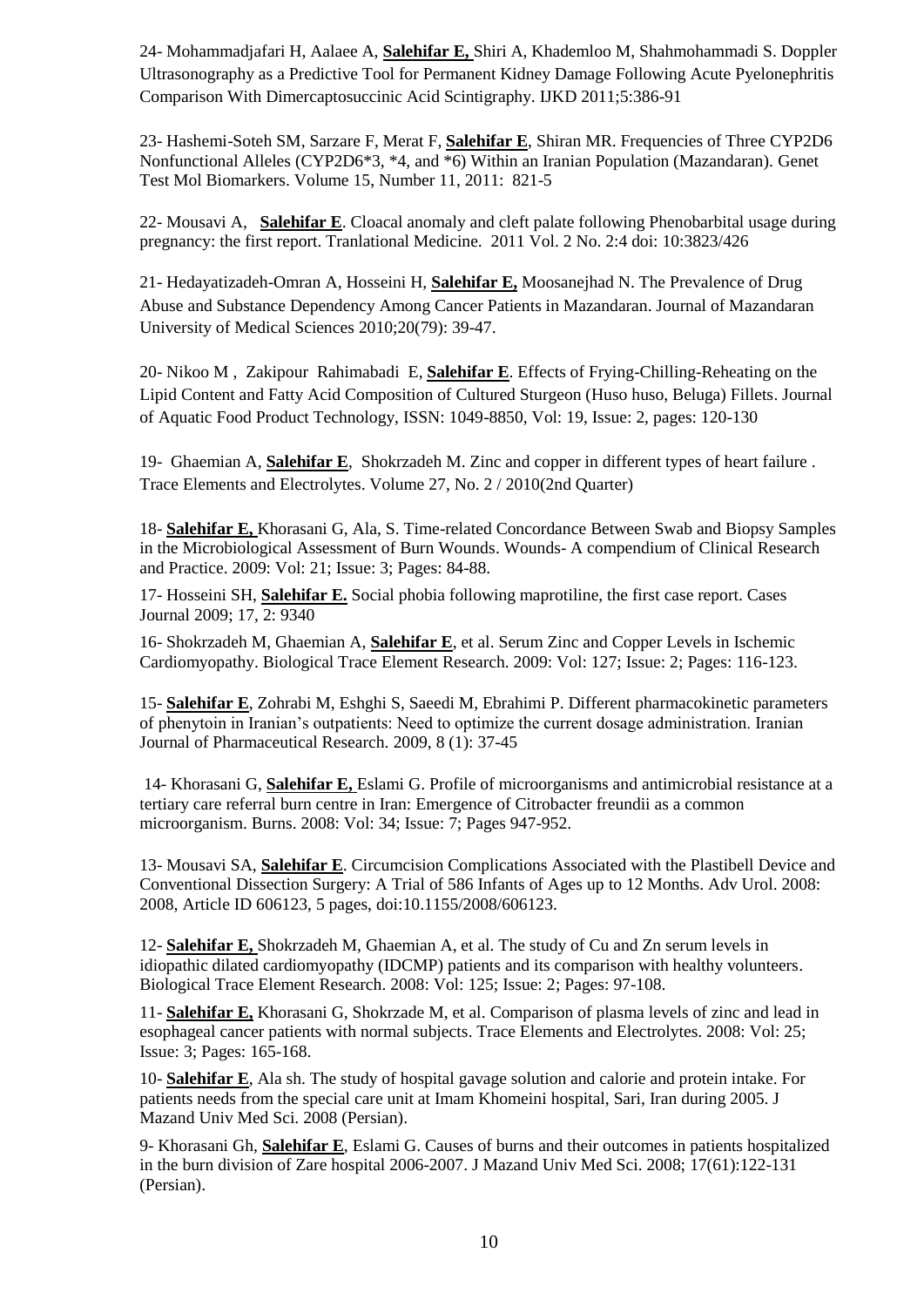8- Khorasani G, Shokrzade M, **Salehifar E,** Asadi M, Shabankhani B, Rezaeinejad S. The comparison of lead and zinc plasma levels in gastric cancer patients with healthy volunteers. Research journal of biological sciences. 2008; Vol: 6; Issue: 3.

7- **Salehifar E**, Hosseini H. Clozapine Induced Oculogyric Crisis, A Case Report. J Mazand Univ Med Sci. 2007: 17(58):134-139 (Persian).

6- **Salehifar E**, Ala sh, Gholami Kh. Knowledge, attitude and performance of pharmacists and nurses of Mazandaran province of Iran regarding reporting of adverse drug reactions, 2003. J Mazand Univ Med Sci. 2006: 16(56): 115-125 (Persian).

5- Manocha1 S, Gordon AC, **Salehifar E**, Groshaus H, Walley KR, Russell JA. Inhaled beta-2 agonist salbutamol and acute lung injury: an association with improvement in acute lung injury. Critical Care Research. Critical Care 2006, 10:R12 (doi:10.1186/cc3971)

4- [Vazin](http://scialert.com/asci/author.php?author=Afsaneh%20Vazin) A, [Mojtahedzadeh](http://scialert.com/asci/author.php?author=Mojtaba%20Mojtahedzadeh) M, **[Salehifar](http://scialert.com/asci/author.php?author=Ebrahim%20Salehifar) E,** [Rastkari](http://scialert.com/asci/author.php?author=Noushin%20Rastkari) N, [Khalaj](http://scialert.com/asci/author.php?author=Siavash%20Khalaj) S, [Rezaie](http://scialert.com/asci/author.php?author=Ali%20Rezaie) A, [Abdollahi](http://scialert.com/asci/author.php?author=Mohammad%20Abdollahi) M. Future Drugs for Treatment of Acute Respiratory Distress Syndrome. International Journal of Pharmacology. 2005; Vol 1(1): 9-16.

3- Mojtahedzadeh M, Tevakoli Ardakani M, **Salehifar E,** Najafi A, Khajavi MR, Moeini M, Sadray S. The relationship between pharmacokinetic variables and pharmacodynamic profiles of bolus versus continuous infusion of furosemide in critically ill patients. DARU. 2005:13:3;127-132

2- Hadjiakhoondi A, Verdian Rizi MR, **Salehifar E**, et al. Extraction and purification of hesperidin and naringin from Citrus aurantium var. amara L. peel. Hamdard Medicus. 2005: XLV111: 59-61.

1- **Salehifar E,** Vazin A, Najafi A, Tavakoli M, Naebpure M, Abdollahi M. [Comparison of](http://www.ncbi.nlm.nih.gov/entrez/query.fcgi?db=pubmed&cmd=Retrieve&dopt=AbstractPlus&list_uids=15273633&query_hl=14&itool=pubmed_docsum)  [Hemodynamic and Biochemical Effects of Furosemide by Continuous Infusion and Intermittent](http://www.ncbi.nlm.nih.gov/entrez/query.fcgi?db=pubmed&cmd=Retrieve&dopt=AbstractPlus&list_uids=15273633&query_hl=14&itool=pubmed_docsum)  [Bolus in Critically III Patients. J](http://www.ncbi.nlm.nih.gov/entrez/query.fcgi?db=pubmed&cmd=Retrieve&dopt=AbstractPlus&list_uids=15273633&query_hl=14&itool=pubmed_docsum)ournal of Infusion Nursing, 2004: 27: 4; 255-261.

### **Research Projects**

1- Determination of phenytoin pharmacokinetic parameters in an outpatient sample, Sari, Iran (finished).

2- Knowledge, attitude and performance of physicians, pharmacists and nurses regarding adverse drug reaction and spontaneous reporting, Mazandaran province, Iran (finished).

3- Drug utilization evaluation of albumin in the burn and intensive care units of two teaching hospitals, Sari, Iran (finished).

4- Drug utilization evaluation of third generation of cephalosporins in a teaching hospital, Ghaemshahr, Iran (finished).

5- Determination of propranolol pharmacokinetic parameters in a sample of normal volunteers, sari, Iran (finished).

6- Analysis of gavage solutions of "Emam Khomeini Hospital" and determination of nutrition state of intensive care unit patients, Sari, Iran, 2005 (finished).

7- Study of zinc and copper level in congestive heart failure (idiopathic dilated cardiomyopathies and secondary cardiomyopathies) and their relationship with severity of disease and left ventricular function, Mazandaran heart center, Iran, (finished)